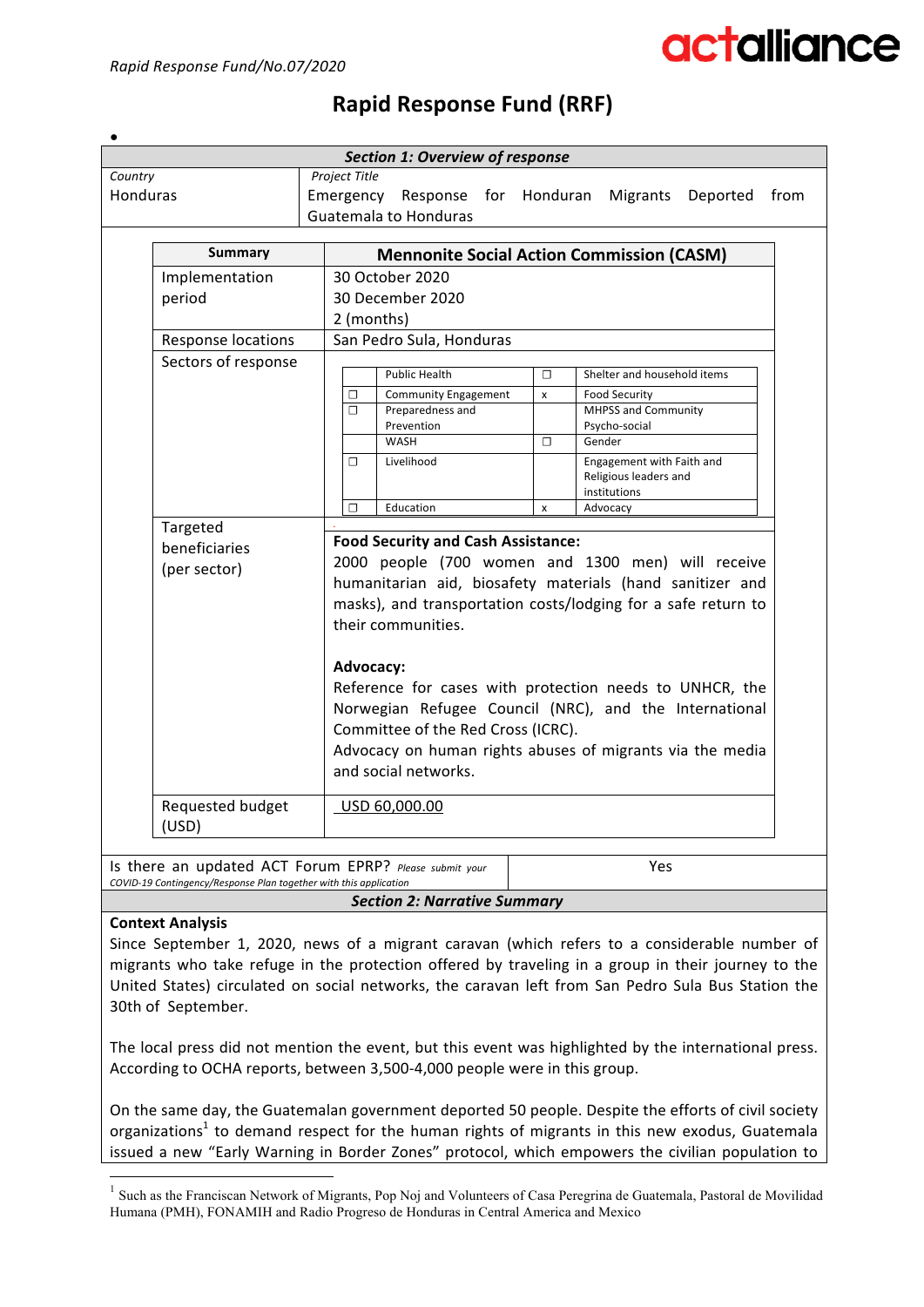monitor and report migrants, exacerbating xenophobia, discrimination, and abuses. In addition, on October 1, the president of Guatemala decreed a State of Prevention in all border departments from the Petén to the Pacific and ordered security forces to detain the Honduran migrants, return them to the border, and turn them over to the authorities in Honduras. Guatemala justifies these measures due to the current health emergency of COVID-19; however, behind this is its alignment with the anti-immigration policy of the United States, in part expressed in the Safe Third Country agreements, which included the immediate militarization, repression, and criminalization of the migrant caravan.

To date, one migrant was killed in a car accident. Meanwhile, the National Migration Institute of Mexico warns about the imposition of sanctions in its bulletin N. 366/2020 of October 1, 2020, such as imprisonment for up to 3 years of foreigners who enter the country without sanitary protection measures against SARS-CoV-2.

According to the UN report<sup>2</sup>, between September 30 and October 1, a group of around 3,500 to 4,000 people moved from the Transportation Terminal in the city of San Pedro Sula to the border town of Corinto, Guatemala.

Of the total number of people who make up this cross-border movement, around 65% are men, 25% are women and 10% are girls, boys, and adolescents. On October 1, most of the members of the caravan crossed into Guatemala, where the immigration authorities requested a negative PCR test for COVID-19 as a requirement to enter Guatemala. In the absence of the test, a first group of 150 people were deported. On October 3, 2000 people were registered as returned to Honduras, and this figure is expected to increase during the next few days, with smaller groups during the week. Assistance is required both at the border and at the bus terminal in San Pedro Sula, where they are transferred in buses hired by the government. They do not have the resources to return to their places of origin, which puts them at higher levels of vulnerability because public transportation is still not functioning fully, and users must comply with minimum biosafety measures to travel.

#### **Humanitarian Needs**

The majority of people in this caravan are young men and women accompanied by their children who come from the sectors most marked by poverty in Honduras; therefore, their physical condition is even more vulnerable in this kind of mobilization. This, plus the ongoing COVID-19 pandemic, puts them at an extreme level of risk since a mass spread of the virus can occur. It is urgent to respond to the conditions of extreme vulnerability of the people who make up this mobilization where there is a lack of biosafety supplies, an impossibility of complying with the rules of physical distancing and hygiene, and a limited accessibility to PCR tests. At the same time, it is important **to monitor the human rights situation**, identifying people with protection needs to coordinate responses for them that minimize risks, as well as ensure that cross-border controls do not have a repressive, but rather preventive effect, and ensure the respect, protection, and guarantee of human rights.

In this context, based on differentiated criteria, help is needed for women, men, and children (based on the percentages of these population segments):

1. Provision of biosafety material and hygiene kits to contain the spread of COVID-19 (in the case of women, this includes sanitary pads), moisturizing creams for the skin after exposure to the sun, liquid soap to wash some clothes, and if there are children, they are provided with materials such as disposable diapers, wipes, and powdered milk . Beneficiaries are provided with hand gel and masks, which are also given to women and children, and in some cases, food assistance, and transportation costs to people who have

<sup>150,</sup> route de Ferney, P.O. Box 2100, 1211 Geneva 2, Switz. TEL.: +4122 791 6434 - FAX: +4122 v.actalliance.org 2 Source: Honduras bulletin: Massive population movement in the North of Central America, October 3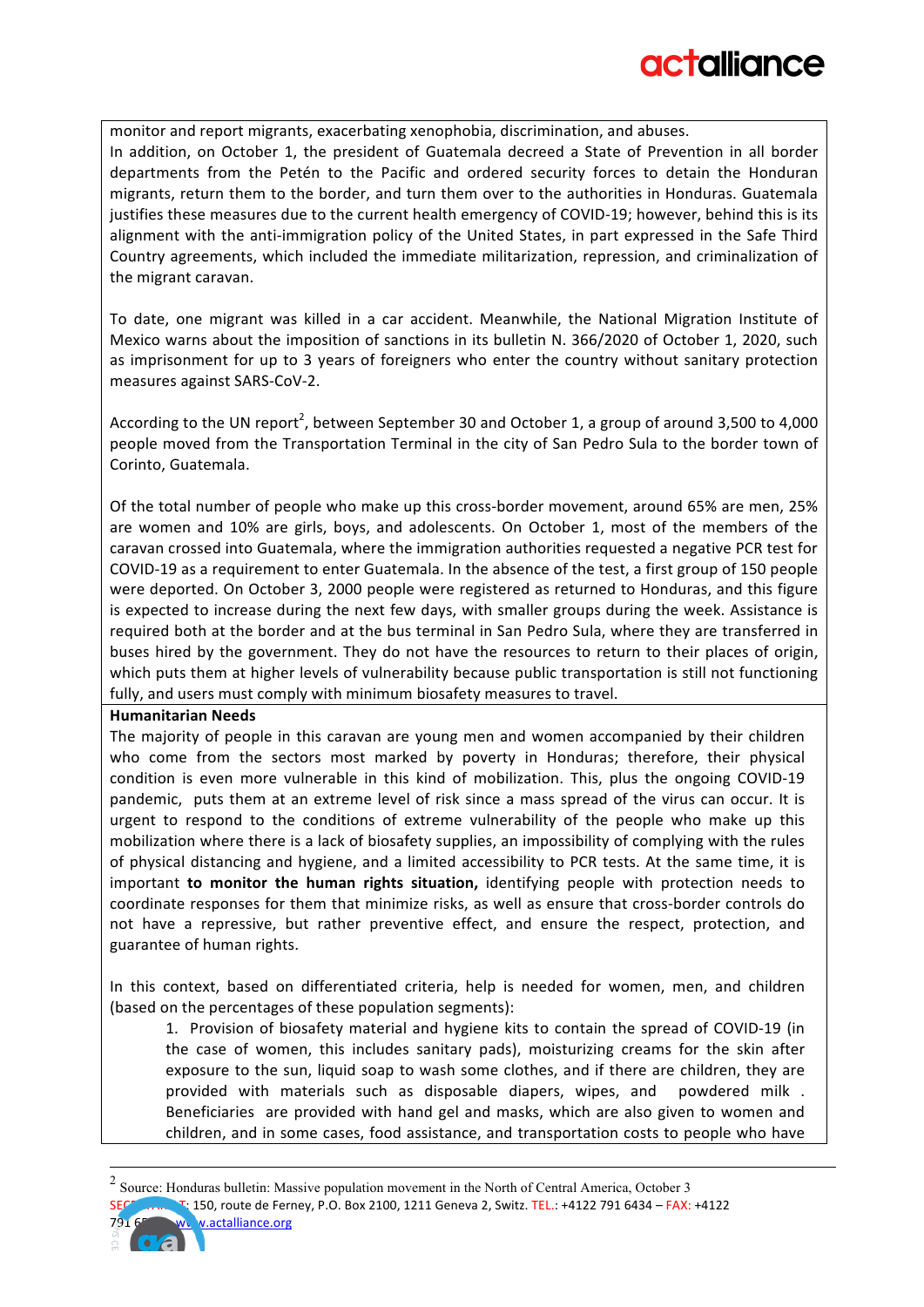to travel to areas outside of San Pedro Sula.

2. Cash support for lodging, especially for women and their children who cannot go to their places of origin due to lack of interurban transport.

3. Psychosocial support interventions.

4. Develop campaigns with messages aimed at mitigating discriminatory actions.

5. Maintain communication between humanitarian organizations in Honduras, Guatemala and Mexico, which allows for coordinated efforts and timely responses.

**Protection needs:** this program will coordinate actions with different organizations such as the UNHCR, Casa del Migrante, Pastoral de Movilidad Humana, evangelical churches, and human rights defence organizations to advocate for the respect of and protection for human rights.

Advocacy and visibility: Spaces for joint reflection and proposals promoted to influence government agencies that provide attention and responses to the needs of this population, guaranteeing their rights and protection needs.

These different actions, including life stories, are disseminated by different media that ACT has in its national, regional and international frameworks, as well as in other mass media.

#### **Capacity**

The ACT Honduras Forum has responded to several emergencies, including participation in two regional responses in Central America to the effects of the drought in 2014-2015. CASM experience in Migration issues comes from 2014 with the emergency care of families that were deported from Mexico, by 2020, CASM serves the migrant population returned during the COVID-19 health emergency with humanitarian aid to reduce the risk of contagion and contribute to a safe return.

To attend to this emergency there is a 3 member technical team to care for the population. We also have contacts with sister organizations and Casa del Migrante in Guatemala and Mexico: Pop Noj in Guatemala, the Jesuit Network, the Scalabrinian Sisters, and other networks such as the AMMPARO NETWORK, which do important advocacy work in the Northern Triangle countries of Central America, Mexico, and the US, this includes information sharing. CASM also network with government institutions in Honduras such as the Foreign Ministry, DINAF, COPECO<sup>3</sup>, among others, to coordinate and expedite responses.

**Support from other ACT members:** Efforts are being made to reorient current development projects financed by members such as the Evangelical Lutheran Church in America (ELCA) to support humanitarian response, mainly food assistance to the rest of the population deported from the US and Mexico.

#### **Proposed response:**

The project aims to respond to the members of the migratory caravan based on the following criteria:

**Relevance:** the proposal provides aid through the distribution of food, biosafety material (masks and antibacterial gel), transportation costs for the dignified and safe return of migrants, and payment of lodging for women and minors, among other basic needs while also advocating for a dignified return and the migrant's rights.

**Efficiency:** Distribution of aid will be at the return point, the San Pedro Sula bus terminal. The Support provided aligns with identified needs while taking biosafety measures to prevent the spread of

 $\Gamma$ : 150, route de Ferney, P.O. Box 2100, 1211 Geneva 2, Switz. TEL.: +4122 791 6434 - FAX: +4122 v.actalliance.org <sup>3</sup> National Directorate for Children, Adolescents and Family (DINAF), Permanent Commission on Contingencies (COPECO)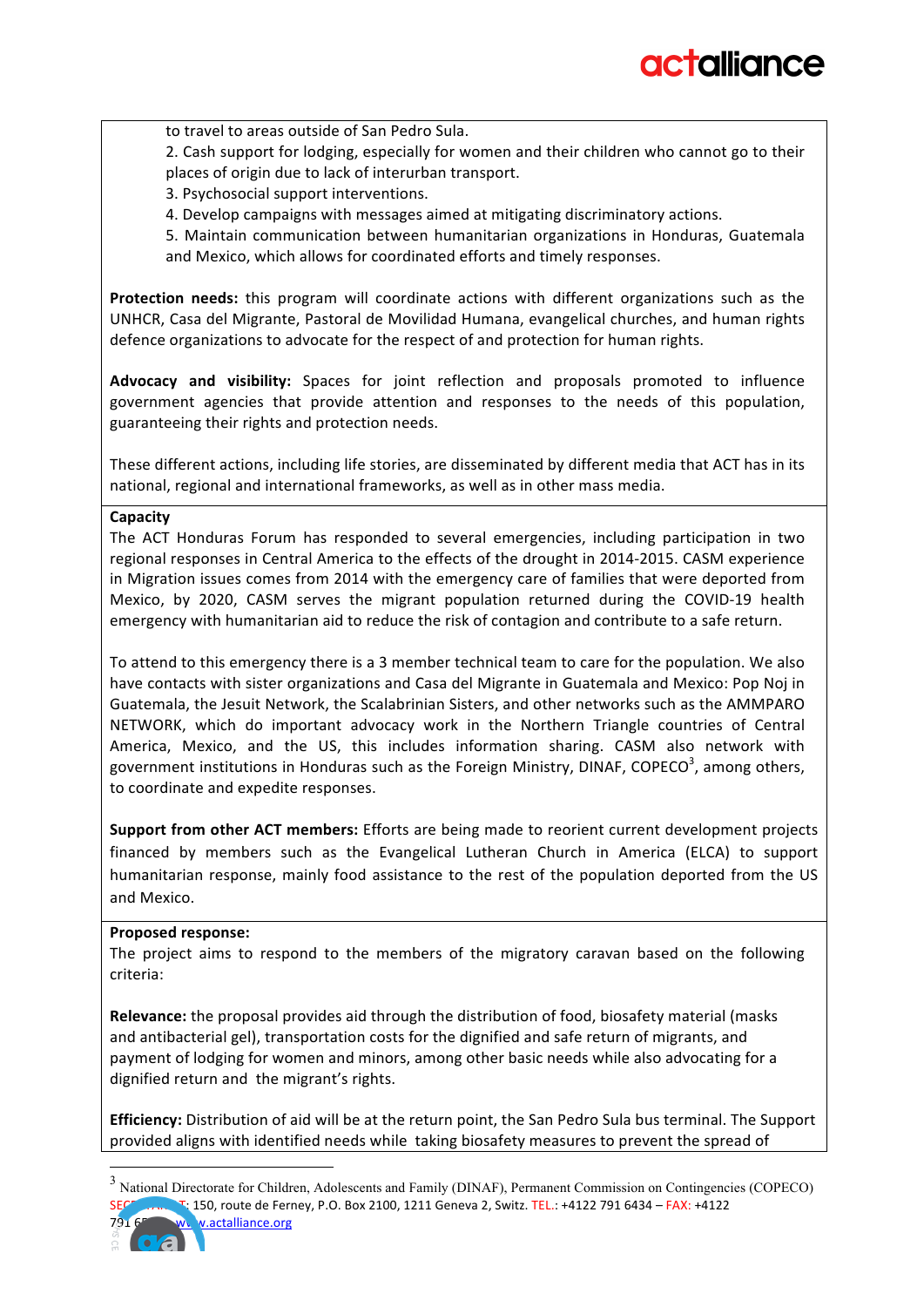viruses in compliance with the protocol of sanitary measures established by CASM to carry out emergency work during the pandemic.

Effectiveness: Immediate support to migrants needs while coordinating with key stakeholders i advocacy. 

The cash and in-kind assistance for transportation, food, and biosafety kits to returned migrants very effective if taking into account that most of them return without money to cover these nee and without equipment needed to reduce the contagion of COVID-19, these needs aren't covered the government.

The humanitarian aid that CASM provides them is also effective because it delivered personally a directly without intermediaries, so that people can solve their most urgent needs upon arrival.

Does the proposed response honour ACT's commitment to safeguarding, including PSEA? All staff and volunteers of requesting members, particularly those involved with the response, will be required to sign the organisation's Code of Conduct. Requesting *members can use ACT's Code of Conduct, if they do not have one.* ☒ Yes **☐** No

| Problems                                       | The people involved in the caravan lack the means to have the necessary<br>basic food and hygiene implements; for this reason, it is urgent to attend to<br>the needs by providing them with food, water, and hygiene kits, among<br>other basic items. They are also in a total state of defencelessness of their<br>rights.                                                                      |
|------------------------------------------------|----------------------------------------------------------------------------------------------------------------------------------------------------------------------------------------------------------------------------------------------------------------------------------------------------------------------------------------------------------------------------------------------------|
| Target<br>beneficiaries                        | 2,000 people deported from Guatemala to Honduras (700 women and 1,300<br>men) including children under 18, youth, adolescents, people with special<br>abilities, and people who are members of the LGBTI community.                                                                                                                                                                                |
|                                                | Selection criteria for the target population:<br>Population belonging to the caravan that returned through state<br>repatriation processes and that do not have the means to return home by<br>themselves. Special priority given to family units, women, people from the<br>LGBTI community, and people with special abilities.                                                                   |
| Overall<br>objective<br>$\prime$<br>Outcome(s) | Contribute, in a dignified and safe way, to a "do no harm" response to the<br>basic needs of the migrant population deported from Guatemala at the time<br>of their arrival in the country.                                                                                                                                                                                                        |
| Specific<br>objective(s)/<br>Outputs           | 2000 people deported from Guatemala will have access to food, 1,200<br>1.<br>will be provided biosafety materials (5 masks per person) 2,000 will be<br>provided biosafety materials (400 ML antibacterial gel), 1660 people will<br>be supported with transportation costs, 131 people will be provided witl<br>lodging expenses upon arrival at the bus terminal in San Pedro Sula,<br>Honduras. |
|                                                | Deported migrants in the caravan with protection needs identified and<br>2.<br>cases referred to the corresponding authorities to safeguard their lives<br>Advocacy/Visualization through the media (television, radio and written<br>3.<br>press) and social networks                                                                                                                             |
| Main activities                                | 1. Coordinate meetings to determine and organize response plans<br>2. On-site visits to obtain first-hand information and monitor the arrival of<br>deportees                                                                                                                                                                                                                                      |
|                                                | 3. Identification of suppliers of prepared food, water, and biosafety material<br>(masks and antibacterial gel)<br>4. Market studies                                                                                                                                                                                                                                                               |
|                                                | 5. Purchase and distribution of prepared food for immediate consumption,                                                                                                                                                                                                                                                                                                                           |
| 791<br>www.uactalliance.org<br>oa              | т. 15ф, route de Ferney, Р.О. Вох 2100)\ <b>41q Gandax!haribiosafety 21pgliss</b> 4 – FAX: +4122<br>6. Monitoring and reporting meetings<br>7. Identification, documentation, and referral of protection cases                                                                                                                                                                                     |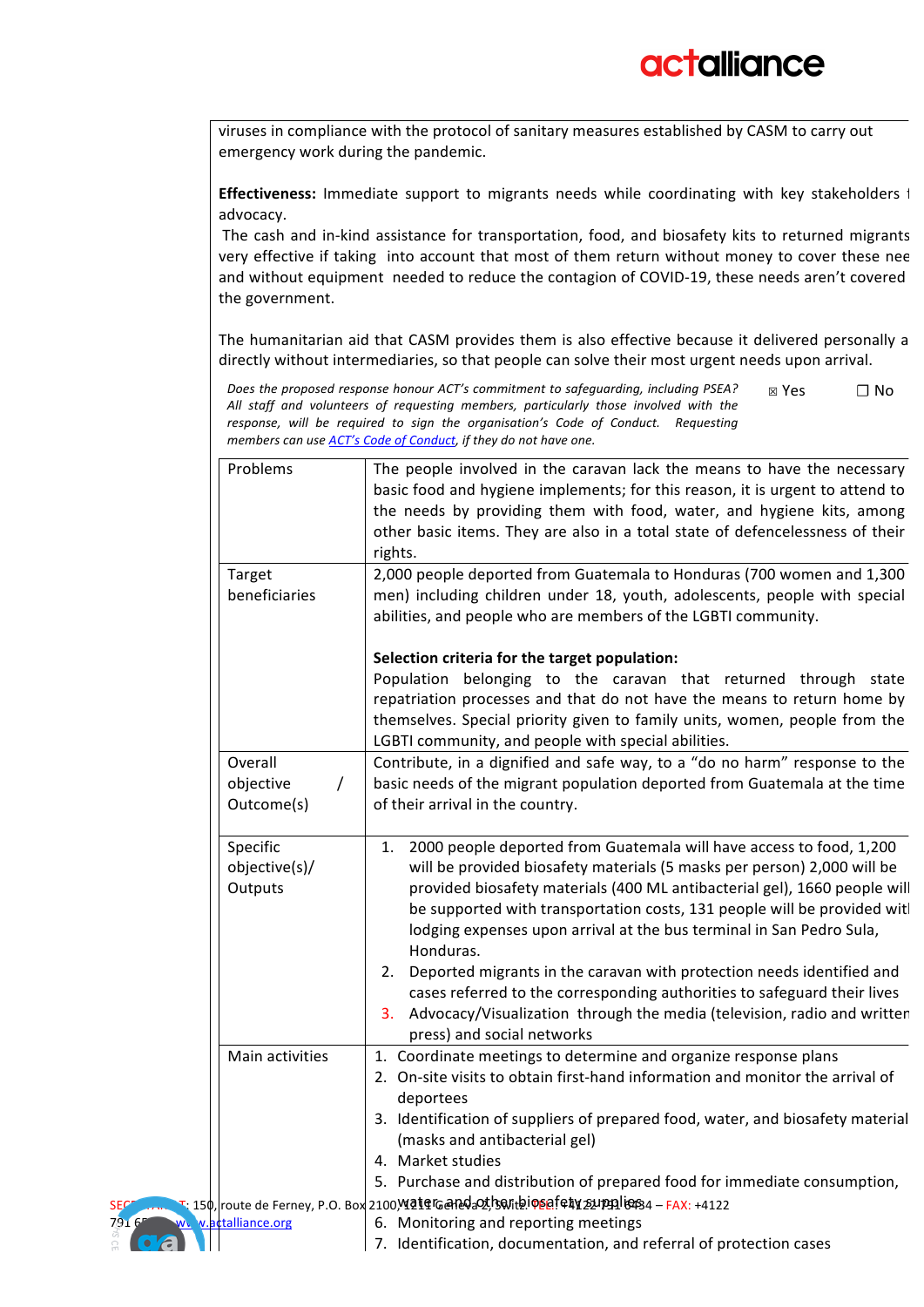### **Monitoring and evaluation**

CASM will be responsible for the general execution of the RRF and will establish coordination with other humanitarian actors on the ground, as well as with the Honduran authorities assigned in the countries where the caravan moves.

Coordination and advocacy actions will be established with other sister organizations and the media to inform the population about events, and calls of attention to the Human Rights organizations in order to guarantee the well-being of people on the move, especially children and women.

There will be a daily control of assistance and records of special cases, as well as referrals to the organizations responsible for responding. A situation report will be prepared as well as final reports. A final report presented by CASM, following the guidelines provided by ACT.

In order to carry out adequate quality control of its programs and projects, CASM has a planning, monitoring, and evaluation (PME) system through which the Management and Advisory Team and the regional directors provide follow-up, as well as technical and administrative support to the personnel responsible.

People who receive humanitarian aid can subsequently communicate with the program team using the telephone numbers given to them on flyers when the aid is delivered, and through this mechanism can both provide feedback on their arrival to their communities and be integrated into the processes and services offered by the program.

#### *Section 3: ACT Alliance coordination*

### **Coordination**

*.*

CASM is the only national member of the ACT Alliance in the Honduras Forum and is directly responsible for the response. However, there are contacts with other organizations, and coordination will be established with the AMMPARO NETWORK, Latin American Block for Migration, and among other regional networks and churches, sister churches in Guatemala and Mexico, the Pastoral de Movilidad Humana, and POP NOJ to learn about the situation of migrants in the caravan that are passing through these countries.

Coordination established with government agencies and local/national networks to facilitate implementation and avoid duplication of efforts during the emergency.

It is important to mention that CASM is part of the humanitarian network in which United Nations agencies and civil society organizations that carry out humanitarian responses participate; it is also linked to the governing body of the National Risk Management system, participating in the cluster of Food Safety, Protection, and Cash Transfer. This is very important to develop an organized response, avoiding duplication of efforts, so that the support of the ACT Alliance complements the contributions of the central and local government.

#### **Implementation arrangements**

CASM is responsible for the implementation of the project in coordination with other civil society organizations. The personnel assigned to the Returned Migrants Support Program coordinates the response to develop the activities, where the response will be carried out, and have volunteer personnel providing the necessary materials for protection and taking into account "do no harm" actions; recognizing people as subjects of rights, not as objects of intervention or simple recipients of humanitarian aid, respecting their differences in sex, age, special abilities, sexual orientations, political ideologies, creeds, ethnicity, without any type of social discrimination or actions that revictimize or violate human dignity.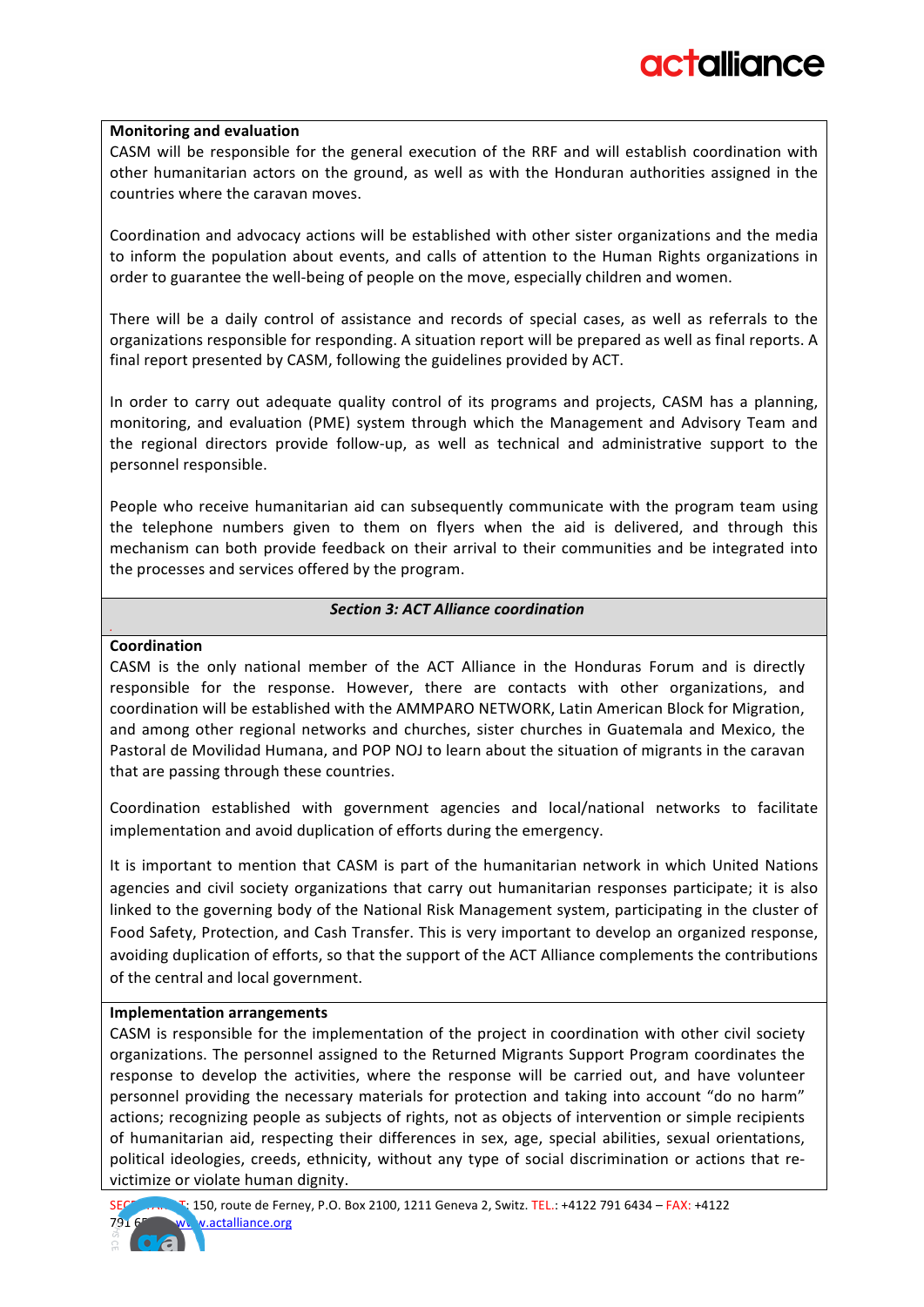#### **Human resources and administration of funds**

Administration: CASM has an Administrative Procedures Manual that guides financial management at the institutional level, with internal regulations and other guidelines on human talent management processes, such as personnel selection, professional development, and performance evaluation. As an institutional norm, as established in the Statutes and Procedures, the audits are carried out every six months (from January to June and from July to December) every year. CASM creates a separate account for the management and administration of RRF funds.

**Purchases and acquisitions:** The Manual establishes the procedures for purchases and acquisitions for which the price quotes and the respective analyses come, with a special committee participating in these decisions for this purpose.

**Hiring:** A Facilitator, an administrator, and support staff iassigned to the team responsible for the timely execution of the RRF.

#### **Communications**

Communication and visibility strategy: The aid will be identified with the ACT Alliance logo, photos and life testimonies will be taken to build a historical memory of the project and its impact on the lives of the participants, with necessary measures taken to respect people's decisions to reduce vulnerability. Photos and testimonials will be used for communication purposes. The cases that are systematized will be those that have required the most attention and that involve the intervention of protection agencies, mainly the State, and those for which advocacy has been required.

#### *Section 4: Budget Summary*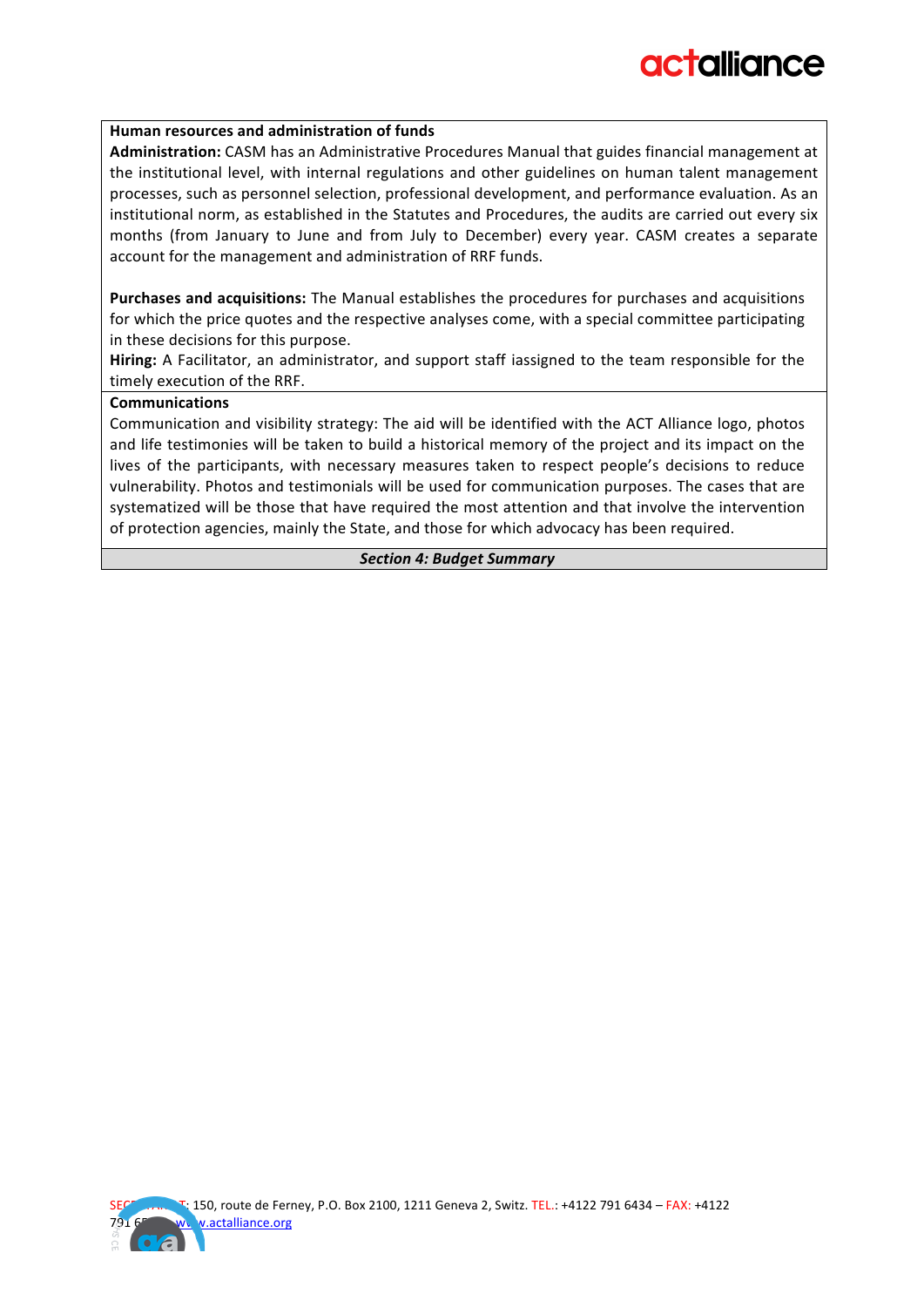# actalliance

|                    |                                                                                                                                 | Type of       | No. of         | <b>Unit Cost</b> | <b>RRF</b><br><b>Budget</b> | <b>RRF</b><br><b>Budge</b> |
|--------------------|---------------------------------------------------------------------------------------------------------------------------------|---------------|----------------|------------------|-----------------------------|----------------------------|
|                    |                                                                                                                                 | Unit          | <b>Units</b>   | local currency   | local currency              | <b>USD</b>                 |
| <b>DIRECT COST</b> |                                                                                                                                 |               |                |                  |                             |                            |
| 1.1<br>1.2         | Food security<br>Health(Kit de Bioseguridad<br>personal)                                                                        | Individuals   | 2,000          | 150.00           | 300,000                     | 12,21                      |
|                    | gel antibacterial 400ml                                                                                                         | Individuals   | 2,000          | 60.00            | 120,000                     | 4,88                       |
| 1.30               | Face mask (5 units)                                                                                                             | Individuals   | 1,200          | 30.00            | 36,000.00                   | 1,46                       |
| 1.4                | Cash voucher (transportation)                                                                                                   | Individuals   | 1,660          | 500.00           | 830,000.00                  | 33,80                      |
| 1.5                | Cash voucher (Lodging)                                                                                                          | Individuals   | 131            | 600.00           | 78,400.00                   | 3,19                       |
| $\mathbf{2}$       | <b>Other Sector Related Direct</b><br>Costs<br>Salaries & benefits for direct staff<br>(co-ordinator, per diem for              |               |                |                  |                             |                            |
| 2.1                | volunteers)<br>Support staff (2 people)                                                                                         | Months        | $\overline{2}$ | 24,000           | 48,000                      |                            |
| 2.2                | Field technician (Responsible for<br>the management of funds,<br>coordination of volunteer,<br>preparation of progres and final | <b>Months</b> |                |                  |                             |                            |
|                    | reports)                                                                                                                        |               |                |                  | 0                           |                            |
| 3                  | <b>Needs Assessment</b>                                                                                                         |               |                |                  | 0                           |                            |
|                    | Communication/visibility cost<br>>graphic design of awareness<br>campaigns through facebook                                     | Months        | 2              | 2,000            | 4,000                       | 16                         |
|                    | <b>Beneficiary Selection</b>                                                                                                    |               |                |                  | 0                           |                            |
|                    | TOTAL DIRECT ASSISTANCE                                                                                                         |               |                |                  | 1,416,400                   | 57                         |
| <b>HANDLING</b>    | <b>TRANSPORT, WAREHOUSING &amp;</b>                                                                                             |               |                |                  |                             |                            |
|                    | <b>Transport (of relief materials)</b>                                                                                          |               |                |                  |                             |                            |
|                    | Hire/ Rental of Vehicles<br>Fuel (delivery of aid to the<br>population)                                                         | Months        | $\overline{2}$ | 3,000            | 0<br>6,000                  | 24                         |
|                    | <b>Warehousing</b>                                                                                                              |               |                |                  |                             |                            |
|                    | Rental of warehouse                                                                                                             |               |                |                  | 0                           |                            |
|                    | <b>Handling</b>                                                                                                                 |               |                |                  |                             |                            |
|                    | Salaries / wages for Drivers                                                                                                    |               |                |                  | 0                           |                            |
|                    | TOTAL TRANSPORT, WAREHOUSING & HANDLING                                                                                         |               |                |                  | 6,000                       | 57                         |
|                    | <b>TOTAL DIRECT COST</b>                                                                                                        |               |                |                  | 1,422,400                   |                            |
|                    |                                                                                                                                 |               |                |                  |                             |                            |
|                    | INDIRECT COSTS: PERSONNEL, ADMINISTRATION & SUPPORT                                                                             |               |                |                  |                             |                            |
| e.g.               | <b>Office Operations</b><br><b>Office Utilities</b>                                                                             | <b>Months</b> | $\overline{2}$ | 1,000            | 2,000                       |                            |
|                    | Communications                                                                                                                  |               |                |                  |                             |                            |
|                    |                                                                                                                                 |               | $\overline{2}$ | 800              | 1,600                       |                            |
|                    |                                                                                                                                 | Months        |                |                  |                             |                            |
|                    | Telephone, celular and fax<br>Other                                                                                             |               |                |                  |                             |                            |
|                    | documents traduction                                                                                                            | documents     | 2              | 3,000            | 6,000                       | 24                         |
| 150,               | <b>TOTAL INDIRECT COST: PERSONNEL, ADMIN. &amp;</b><br><b>SUPPORT</b>                                                           |               |                |                  | 9,600                       |                            |